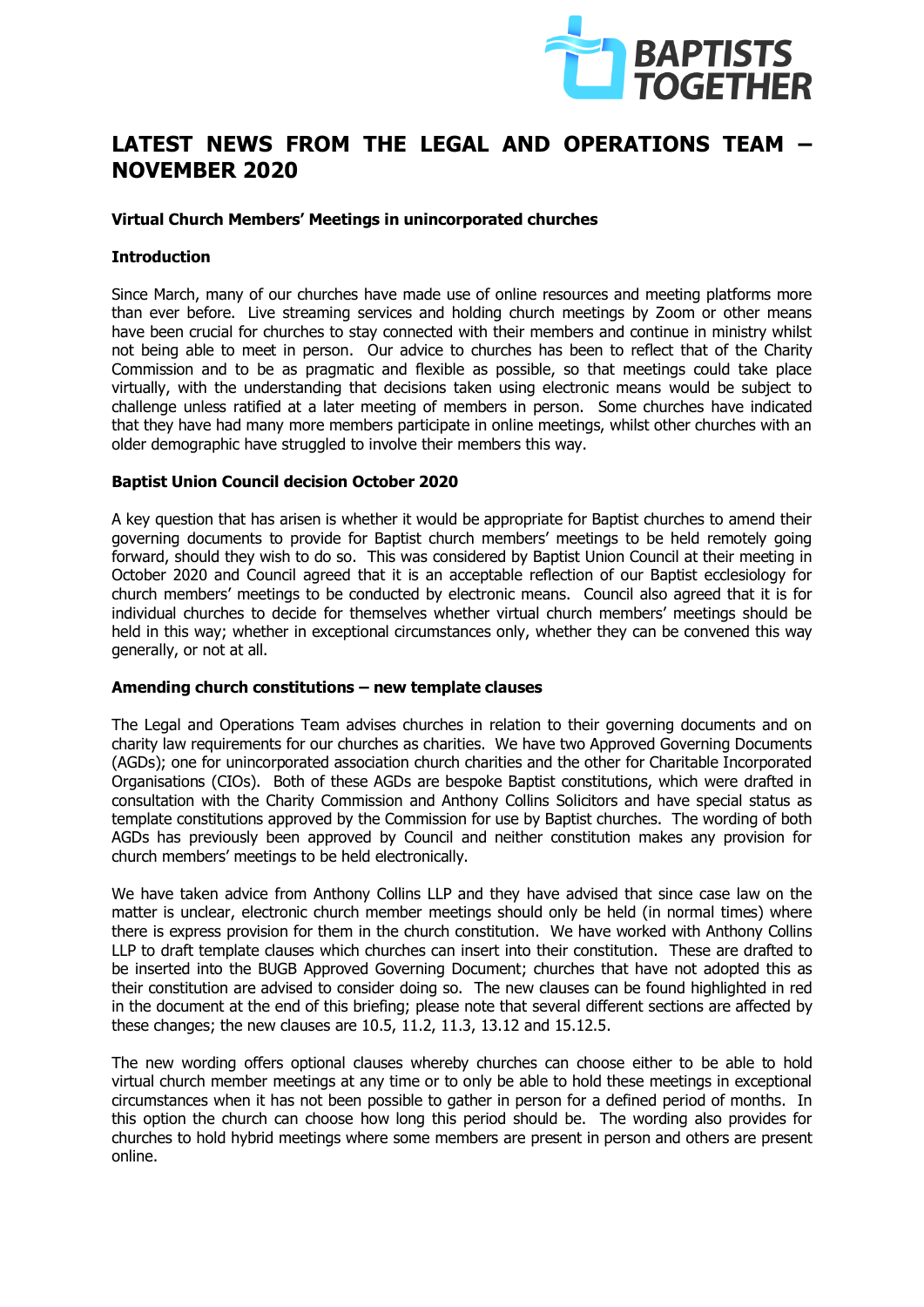

Churches that wish to provide for virtual charity trustee meetings as well can also adopt the amended wording at 17.2 and 17.4 below.

Amending a church constitution requires a decision of a special church members' meeting (SCM); in the BUGB AGD the amendment provisions can be found in clause 27. Please note that these amendments do not require the special permission from BUGB and your Association described in 27.5. Where churches are not able to gather in person to hold an SCM this decision may be taken at a virtual meeting and ratified at a later gathered meeting. Further information on the governance issues that arise due to the pandemic can be found in guideline leaflet [L18 Covid-19 Coronavirus](https://www.baptist.org.uk/Articles/572553/Guideline_Leaflet_L18.aspx)  [Legal Issues.](https://www.baptist.org.uk/Articles/572553/Guideline_Leaflet_L18.aspx)

Whilst these new clauses have been agreed by our solicitors, they have not yet been formally approved by the Charity Commission as official amendments to the BUGB Approved Governing Document. This is a process which we will undertake in due course. We do not anticipate any difficulties in this respect. We will amend quideline leaflets C04 The Approved Governing Document and C05 Using the Approved Governing Document once the amendments are approved by the Commission, but this may take some time.

In all other respects we would continue to encourage churches to retain the approved wording which was agreed with the Charity Commission as the BUGB Approved Governing Document.

Churches that are already registered with the Commission need to provide them with a copy of their new constitution whenever it is amended.

# **Incorporated churches – CIOs and companies**

The guidance above only applies to unincorporated churches. In response to the pandemic, new legislation has been passed which has temporarily allowed corporate charities to hold members' meetings virtually. Since CIOs and companies are corporate entities the temporary measures apply to them. The relevant period in which the legislation applies is due to expire on 30 December 2020 but may be extended. Further information can be found in guideline leaflet [L18 Covid-19 Coronavirus](https://www.baptist.org.uk/Articles/572553/Guideline_Leaflet_L18.aspx) [Legal Issues](https://www.baptist.org.uk/Articles/572553/Guideline_Leaflet_L18.aspx) on page 4.

Incorporated churches can rely on this legislation at present. We are currently working with Anthony Collins LLP to provide draft clauses for CIOs to insert into the BUGB CIO Approved Governing Document. Further information on these will be made available in the December Support Services monthly update.

Please direct any follow-up questions to [legal.ops@baptist.org.uk](mailto:legal.ops@baptist.org.uk)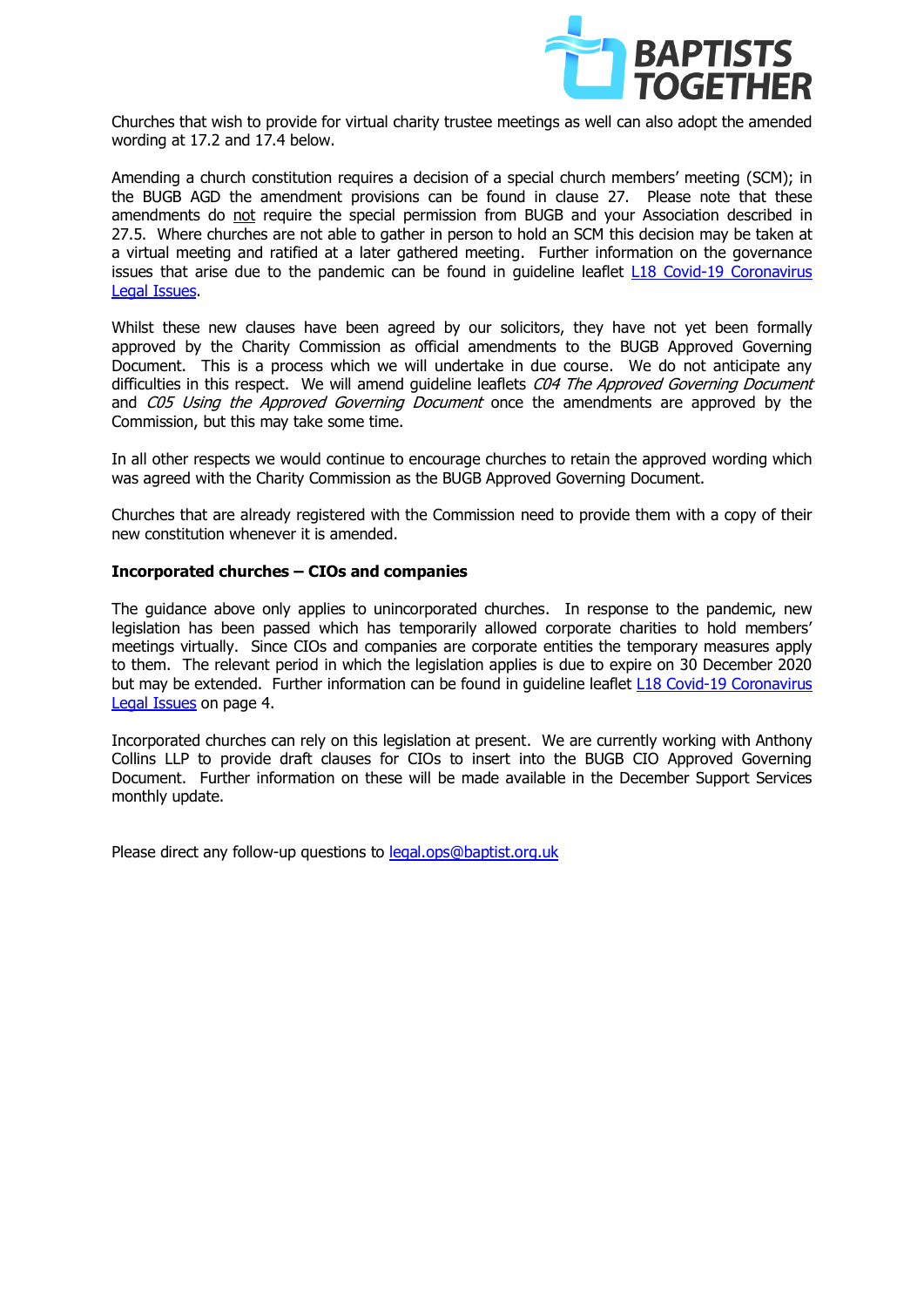## **CONSTITUTION FOR BAPTIST CHURCHES 20 MARCH 2008**

### **1 THE CHURCH AND ITS NAME**

The Church means members of the charitable unincorporated association governed by this constitution and known as NAME (or such other name as shall subsequently be adopted by decision of the Church Members' Meeting and with the consent of the Charity Commission).<sup>1</sup>

#### **2 PURPOSE**

The principal purpose of the Church is the advancement of the Christian faith according to the principles of the Baptist denomination. The Church may also advance education and carry out other charitable purposes in the United Kingdom and/or other parts of the world.

### **3 BELIEFS**

2

As a Member of the Baptist Union the Church subscribes to the Union's Declaration of Principle:

"That our Lord and Saviour Jesus Christ, God manifest in the flesh, is the sole and absolute authority in all matters pertaining to faith and practice, as revealed in the Holy Scriptures, and that each church has liberty, under the guidance of the Holy Spirit, to interpret and administer His laws.

That Christian Baptism is the immersion in water into the name of the Father, the Son and Holy Spirit, of those who have professed repentance towards God and faith in our Lord Jesus Christ who 'died for our sins according to the Scriptures; was buried, and rose again on the third day'.

That it is the duty of every disciple to bear personal witness to the gospel of Jesus Christ, and to take part in the evangelisation of the world."

### **4 ACTIVITIES**

- **4.1** In fulfilling the Purpose the Church will engage in a range of Activities either on its own or with others that will vary from time to time with Activities being initiated, expanded, or closed, as appropriate.
- **4.2** The Activities may include but are not restricted to: <sup>3</sup>
	- regular public worship, prayer, Bible study, preaching and teaching;
	- baptism, as defined in the Union's Declaration of Principle;
	- the Communion of the Lord's Supper which shall normally be observed at least once a month: 4
	- evangelism and mission, locally, regionally, nationally and internationally;
	- the teaching, encouragement, welcome and inclusion of young people;
	- nurture and growth of Christian disciples:
	- education and training for Christian and community service;
	- giving and encouraging pastoral care;
	- supporting and encouraging charitable social action in the United Kingdom and abroad;
	- encouraging relationships with and supporting Baptists and other Christians.

 $<sup>1</sup>$  Once a charity is registered changes of name need to be agreed with the Charity Commission.</sup>

<sup>2</sup> The quotation is the Declaration of Principle that is included in section 3 of the constitution of the Baptist Union of Great Britain, as at May 2007.

<sup>&</sup>lt;sup>3</sup> Some of the activities listed will happen in all churches, but other activities will vary depending on local circumstances and the availability of suitable volunteers.

<sup>4</sup> Most Baptist churches invite all Christians to share in the Communion of the Lord's Supper. This invitation is a matter for local decision, as are matters related to participation by children and young people.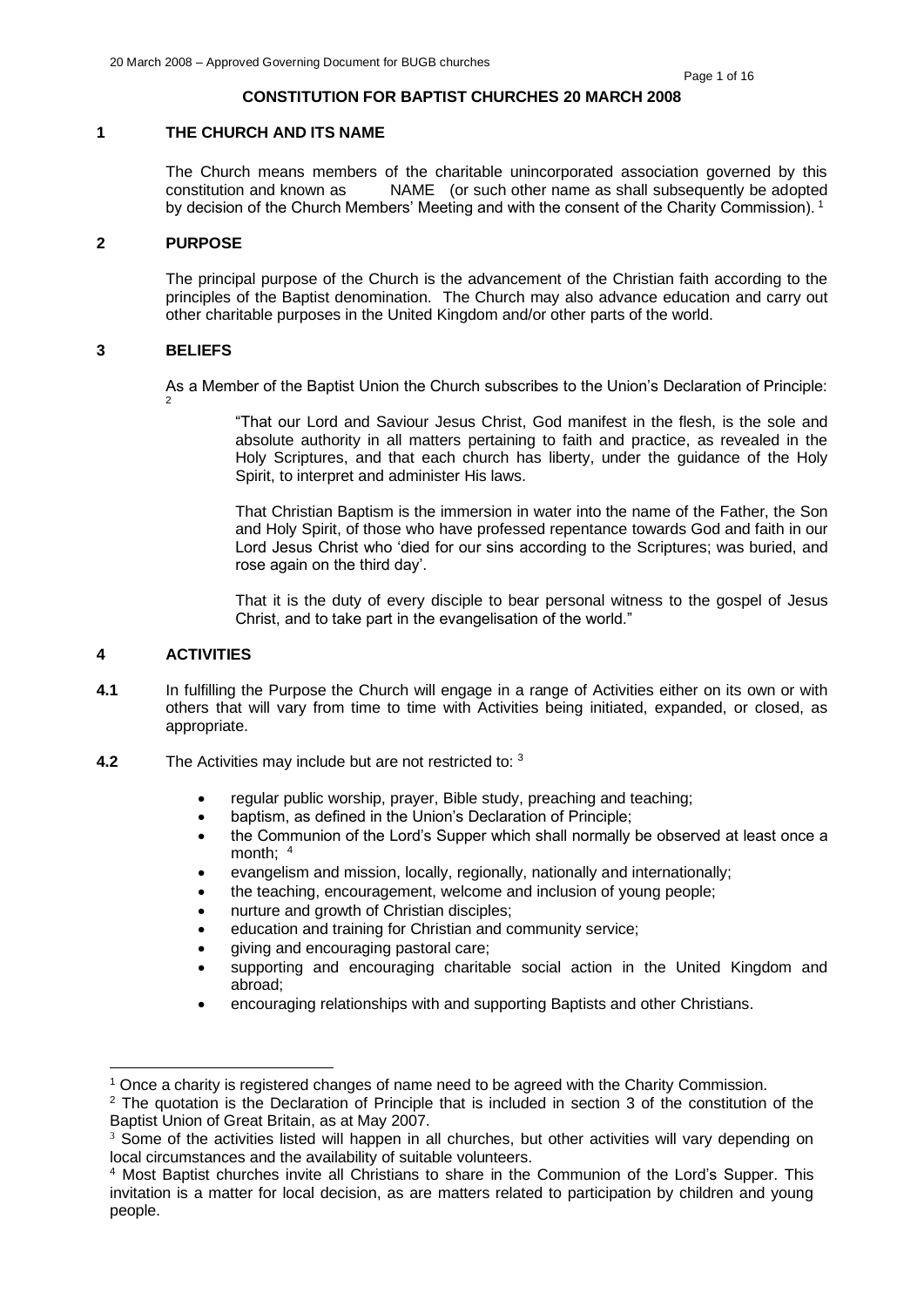**4.3** Notwithstanding the appointment of persons to accept responsibility for any of the Activities all individuals, organisations, groups, and committees operating within the life of the Church, and their leaders, shall be accountable to the Charity Trustees and also through any specific direction of the Church Members' Meeting.

# **5. AFFILIATION AND RELATIONSHIPS**

- **5.1** The Church is a member of the Baptist Union of Great Britain (Baptist Union) and (the appropriate name) Baptist Association (Association). <sup>5</sup>
- **5.2** The Church will normally promote, encourage, support and advance the work of the Baptist Union, the Association and BMS World Mission through prayer, through financial contributions and, where appropriate, by making personnel available from the membership of the Church. When it is able the Church will also support local Baptist and ecumenical gatherings. <sup>6</sup>

# **6 BELONGING TO THE CHURCH**

- **6.1** The responsibilities of membership normally include:
	- attending worship and participating in Church Activities:
	- personal prayer and Bible study;
	- participation at the Communion of the Lord's Supper as a privilege and a priority;
	- helping the Church whenever possible by using gifts and abilities to advance the Purpose of the church through its Activities;
	- attending and participating in Church Members' Meetings;
	- giving regular financial support to the Church in proportion to personal resources and circumstances;<sup>7</sup>
	- $\bullet$  upholding Christian values.<sup>8</sup>
- **6.2** If there are differences that lead to difficulties between members of the Church (and it is recognised that these will sometimes arise) each member should try to resolve the situation with gentleness and humility following Christian and Biblical principles. It may be necessary for another wise and experienced member of this Church (or if invited a member of a neighbouring Church or representative of the Association) to act as mediator or friend to those seeking to achieve reconciliation. <sup>9</sup>

# **7 JOINING AND BECOMING A CHURCH MEMBER**

- **7.1** Baptism by immersion upon personal profession of faith is the normal mode of entry into the membership of a Baptist church.<sup>10</sup>
- **7.2** The church shall apply the following Baptismal qualification for Church Membership.<sup>11</sup>

<sup>&</sup>lt;sup>5</sup> Interdependency is another characteristic of Baptist Churches. This has often been demonstrated informally through co-operation between churches and expressed formally through joining a Baptist Association and the Baptist Union.

<sup>6</sup> Interdependency is also expressed through supporting national and international Baptist mission initiatives and working ecumenically.

 $<sup>7</sup>$  Although there may be encouragement to give financially this is a private matter.</sup>

<sup>&</sup>lt;sup>8</sup> The church is a community of Christian believers in which members respect, serve, encourage and help each other and work with others so that the Purpose, Beliefs, and Activities of the Church are maintained and developed.

 $9$  This is suggested as a way of resolving differences within the Church.

<sup>&</sup>lt;sup>10</sup> This is the usual initial mode of entry for new candidates into the membership of a local Baptist church, but once in membership individuals can usually transfer to another Baptist church.

<sup>&</sup>lt;sup>11</sup> There is a divergence of practice between Baptist churches. In preparing this Constitution churches are invited to define their requirements, whether for the future, as a reflection of current practice, or otherwise.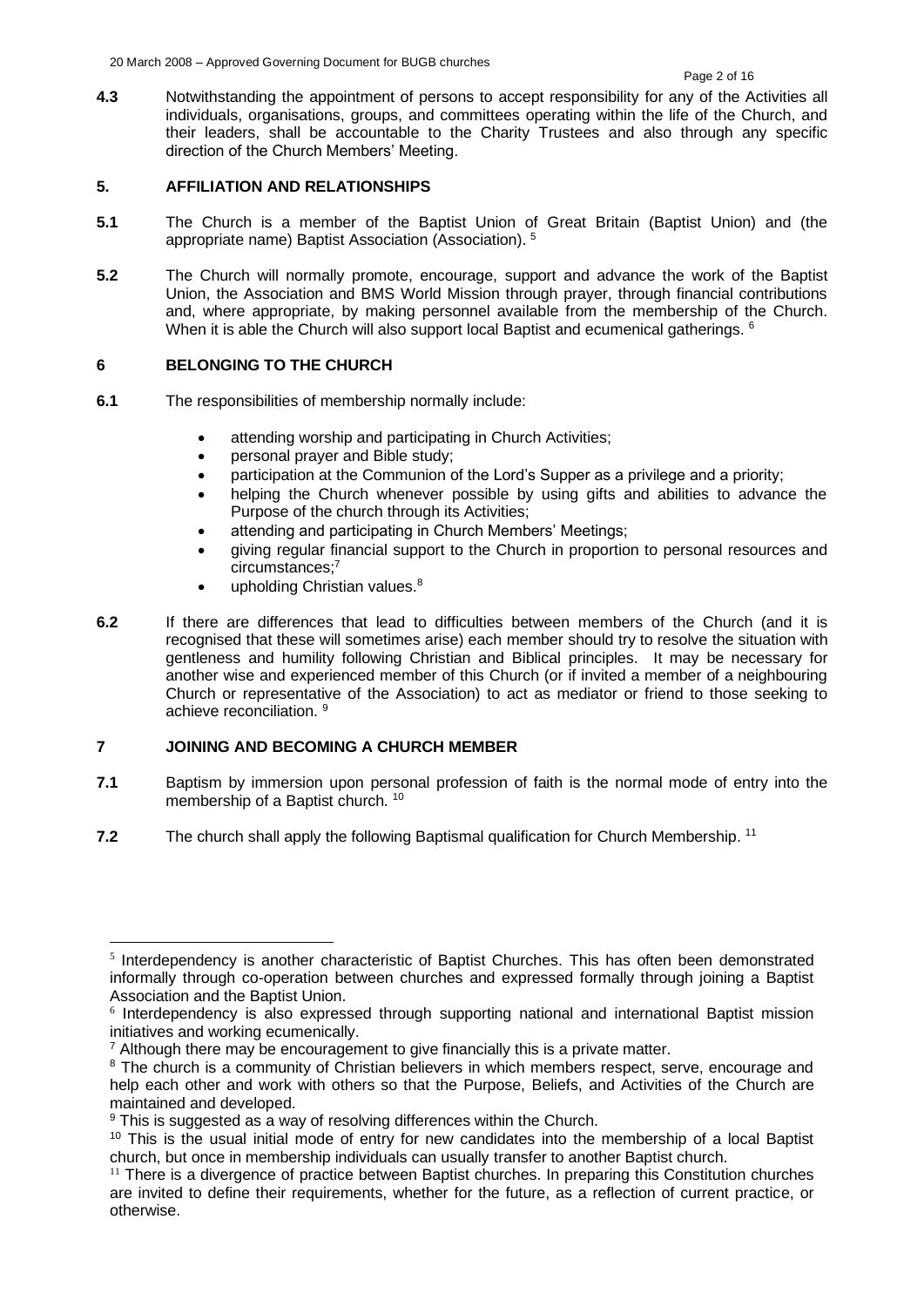#### *There are three suggested alternative endings for clause 7.2*

#### *Churches are invited to choose one of the following three options relating to the requirements in relation to Baptism*

Clause 7.2 Alternative ending 1 of 3 Open membership so that persons seeking membership who have not been baptised in the manner described in the Union's Declaration of Principle may at the discretion of the Church Members' Meeting be accepted for full membership based on their own public profession of faith. 12 **OR**

Clause 7.2 Closed membership so that persons seeking membership must have been baptised in the Alternative ending 2 of 3 manner described in the Union's Declaration of Principle, with the Church Members' Meeting exercising discretion in exceptional cases where people cannot be baptised because of age, illness, or disability.

**OR**

Clause 7.2 Closed membership with provision for Associate membership for persons seeking **Alternative** ending 3 of 3 membership who have not been baptised in the manner described in the Union's Declaration of Principle. This limited or Associate membership is offered at the discretion of the Church Members' Meeting on the basis of the applicant's public profession of faith to enable them to participate in Church Members' Meetings but with restricted voting rights as determined from time to time by the Church Members' Meeting.<sup>13</sup>

- **7.3** Church Membership is open to those who:
	- accept the Beliefs of the Church;
	- meet the Church's qualification on Baptism;<sup>14</sup>
	- commit themselves to serving Christ within the Church and beyond;
	- abide by the decisions of the Church Members' Meeting;
	- acknowledge their responsibilities as Church Members;
	- have their membership application accepted by the Church Members' Meeting.
- **7.4** A person wishing to become a Church Member shall apply in a manner determined by the Church Members' Meeting.<sup>15</sup>
- **7.5** The Church Members' Meeting will consider and vote on the application for membership and if accepted the new member will normally be welcomed publicly.

# **8 THE MEMBERSHIP LIST**

- **8.1** A list of the current Church Members shall be maintained by the Charity Trustees incorporating routine changes because of additions or deletions arising through death, transfer to another church, resignation, or a resolution by Church Members' Meeting. <sup>16</sup>
- **8.2** Routine changes to the membership list shall be reported at the next convenient Church Members' Meeting.

<sup>&</sup>lt;sup>12</sup> This is open membership. It allows a church to welcome as members people who have not been baptised by immersion as believers, even though the candidate may be encouraged to consider prayerfully Believers' Baptism.

 $13$  This is closed membership with an Associate membership list for those who have not been baptised by immersion.

 $14$  The Church's qualification on Baptism is set out in clause 7.2.

 $15$  The process should enable applicants to find out about the church, the responsibilities of Membership, and enable the Church Members' Meeting to make an informed decision about the application.

<sup>&</sup>lt;sup>16</sup> Maintaining an up-to-date list is important because of the need to know the identity of Members entitled to vote at Church Members' Meeting.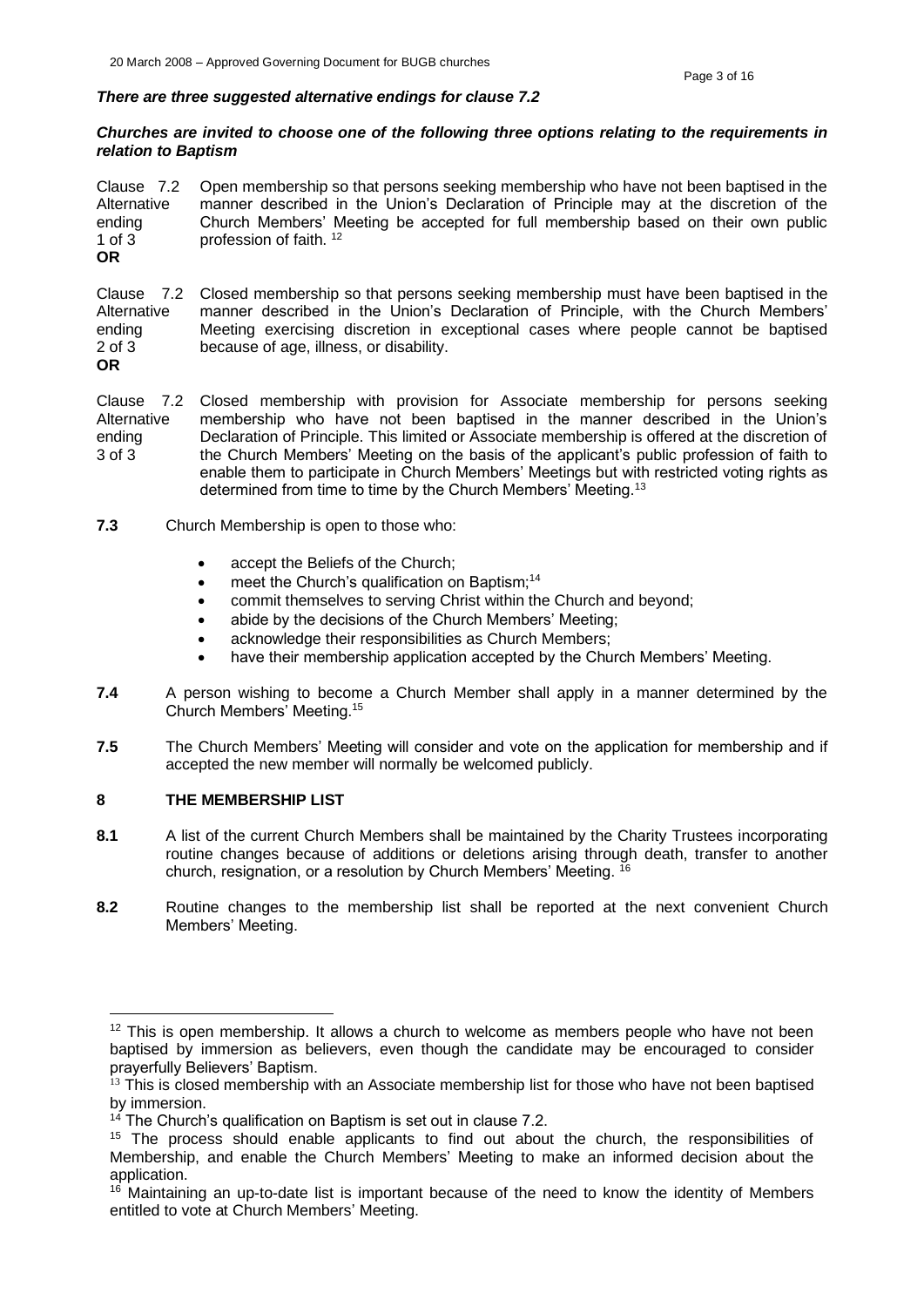- **8.3** In order to keep the membership list up to date the membership list shall be reviewed at least once every three years when the Church Members' Meeting may resolve to make any appropriate deletions. <sup>17</sup>
- **8.4** At any time, in exceptional circumstances where the conduct of a Member is considered to be contrary to the Purpose and Beliefs of the Church and/or disruptive to the relationships between Members then the Charity Trustees may recommend to a Church Members' Meeting that the membership of that person be reviewed. The Church Members may, after considering the facts, terminate the membership of that person. The Church Member shall be allowed to hear what is said at the Church Members' Meeting, to correct any errors of fact and offer any explanation of the circumstances or reasons for their actions before withdrawing from the meeting so that the Church Members' Meeting may prayerfully and carefully consider whether they should resolve to remove that person's name from the list of Members. <sup>18</sup>

# **9 CHURCH MEMBERS' MEETINGS**

- **9.1** Church Members shall meet together in a Church Members' Meeting under the guidance of the Holy Spirit and under the Lordship of Christ to discern the mind of God in the affairs of the Church.
- **9.2** The Church Members' Meeting shall have reserved authority in the appointment and removal of a Minister, the appointment and removal of Charity Trustees, decisions related to church property including (without limitation) any purchase, sale, lease, mortgage, or redevelopment of property, the administration of the membership list, and the closure of the Church.
- **9.3** Any decisions taken under 9.2 in relation to property must comply with the requirements of statute law and any specific property trusts under which the land and buildings are used and occupied by the Church.

# **10. ORDINARY AND SPECIAL CHURCH MEMBERS' MEETINGS**

- **10.1** There are two types of formal Church Members' Meetings, Ordinary Church Members' Meetings and Special Church Members' Meetings.
- **10.2** Ordinary Church Members' Meetings shall be held at regular intervals on not less than four occasions in any calendar year and shall be an opportunity to consider and review routine matters associated with the life of the Church including issues related to church membership, the appointment of the Charity Trustees, the approval of the budget, with opportunities for considering proposals from the Charity Trustees or other Church Members for the development of the Church and the advancement of its Purpose through its Activities.
- **10.3** One Ordinary Church Members' Meeting each year shall include the Annual Church Members' Meeting for the Church Members to receive annual accounts and reports, to appoint Auditors or Independent Examiners, and to consider proposals for the strategy and vision of the church in the coming year, with other appropriate matters.
- **10.4** A Special Church Members' Meeting shall be convened when necessary to consider the appointment or dismissal of a minister, or the dismissal of a Charity Trustee, matters relating to the purchase, sale, lease, mortgage or redevelopment of church property, the closure of the church, or matters considered by the Charity Trustees to be of sufficient importance to require the calling of a Special Members' Meeting.

 $17$  Revising a membership list should be approached with care and pastoral concern for the individuals involved. The removal of any individual who cannot attend because of advanced age or illness is not envisaged. This process is intended to allow the Membership List to be kept up to date with adjustments to take account of people who have left the area or with whom the church has lost contact.

<sup>&</sup>lt;sup>18</sup> This is a framework for dealing with the termination of membership. The clause should operate only after all attempts at reconciliation have been exhausted.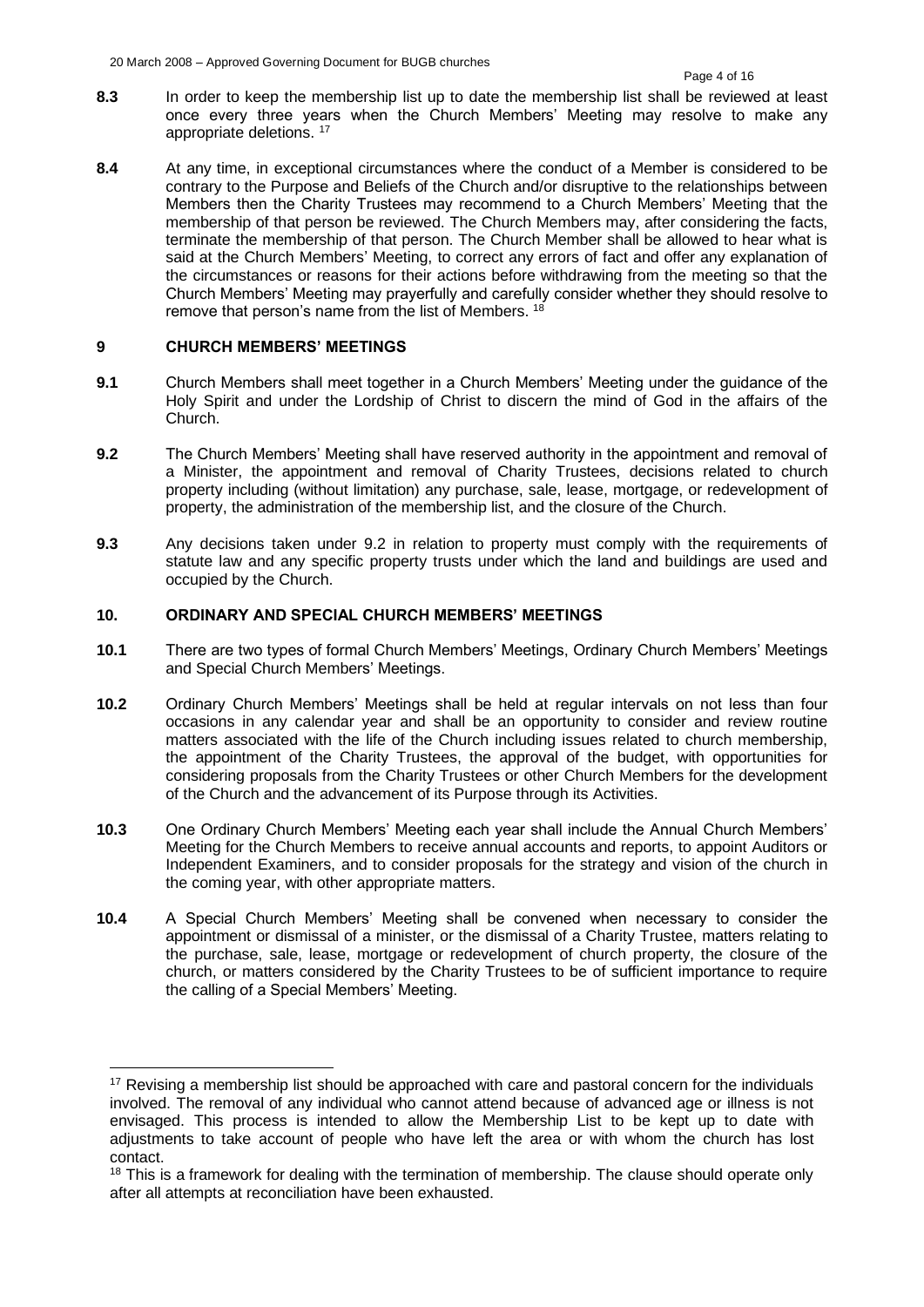### *Churches wishing to provide for virtual church members' meetings are invited to choose one of the following two options:*

- **10.5** Any Church Members' Meeting may be held, as agreed by the Charity Trustees:
	- in person;
	- by suitable electronic means; or
	- by a combination of a physical meeting and suitable electronic means

in which each participant may communicate with all the other participants. Any member participating at a Church Members' Meeting either in person or by suitable electronic means agreed by the Charity Trustees in which a participant or participants may communicate with all the other participants shall qualify as being present at the meeting. Church Members' Meetings must comply with rules for meetings, including chairing and the taking of minutes.

**OR**

- **10.5** In exceptional circumstances where it is not possible for a period of more than [two months] to hold a Church Members' Meeting required under this clause 10 in person, Church Members' Meetings may be held, as agreed by the Charity Trustees:
	- by suitable electronic means; or
	- by a combination of a physical meeting and suitable electronic means

in which each participant may communicate with all the other participants. Any member participating at a Church Members' Meeting either in person or by suitable electronic means agreed by the Charity Trustees in which a participant or participants may communicate with all the other participants shall qualify as being present at the meeting. Church Members' Meetings must comply with rules for meetings, including chairing and the taking of minutes.

# **11 CALLING CHURCH MEMBERS' MEETINGS**

- **11.1** Church Members' Meetings shall be convened by the Charity Trustees so as to be convenient for as many Church Members as is reasonable.
- **11.2** An Ordinary Church Members' Meeting shall be properly convened if as a minimum requirement the date, time and place for the meeting (or the means by which the meeting will be held and information on how to access the meeting) are publicised at the worship service or services on the previous Sunday (or other regular weekly meeting time when the Church gathers together) with an indication (if possible) of the matters to be considered. <sup>19</sup>
- **11.3** A Special Church Members' Meeting shall be properly convened if as a minimum requirement the date, time and place for the meeting (or the means by which the meeting will be held and information on how to access the meeting) are publicised, with as full an indication of the matters to be considered as possible, at the public worship service or services on the two previous Sundays (or other regular weekly meeting time when the Church gathers together). <sup>20</sup>
- **11.4** Additional meetings whether Special or Ordinary shall be convened by the Charity Trustees as necessary but they shall have specific responsibility to convene a Special Church Members' Meeting as soon as possible upon the receipt of a written request for a meeting signed by at least one tenth of the church membership or twelve Church Members, whichever is the less.

 $19$  This approach enables the Church to use all possible means to ensure that members know a meeting is planned. It is desirable that an indication of the agenda is provided.

<sup>&</sup>lt;sup>20</sup> Items for discussion at a Special Church Members' Meeting may have long term implications so more notice and information is needed. It is imperative that members have notice of the matters to be considered.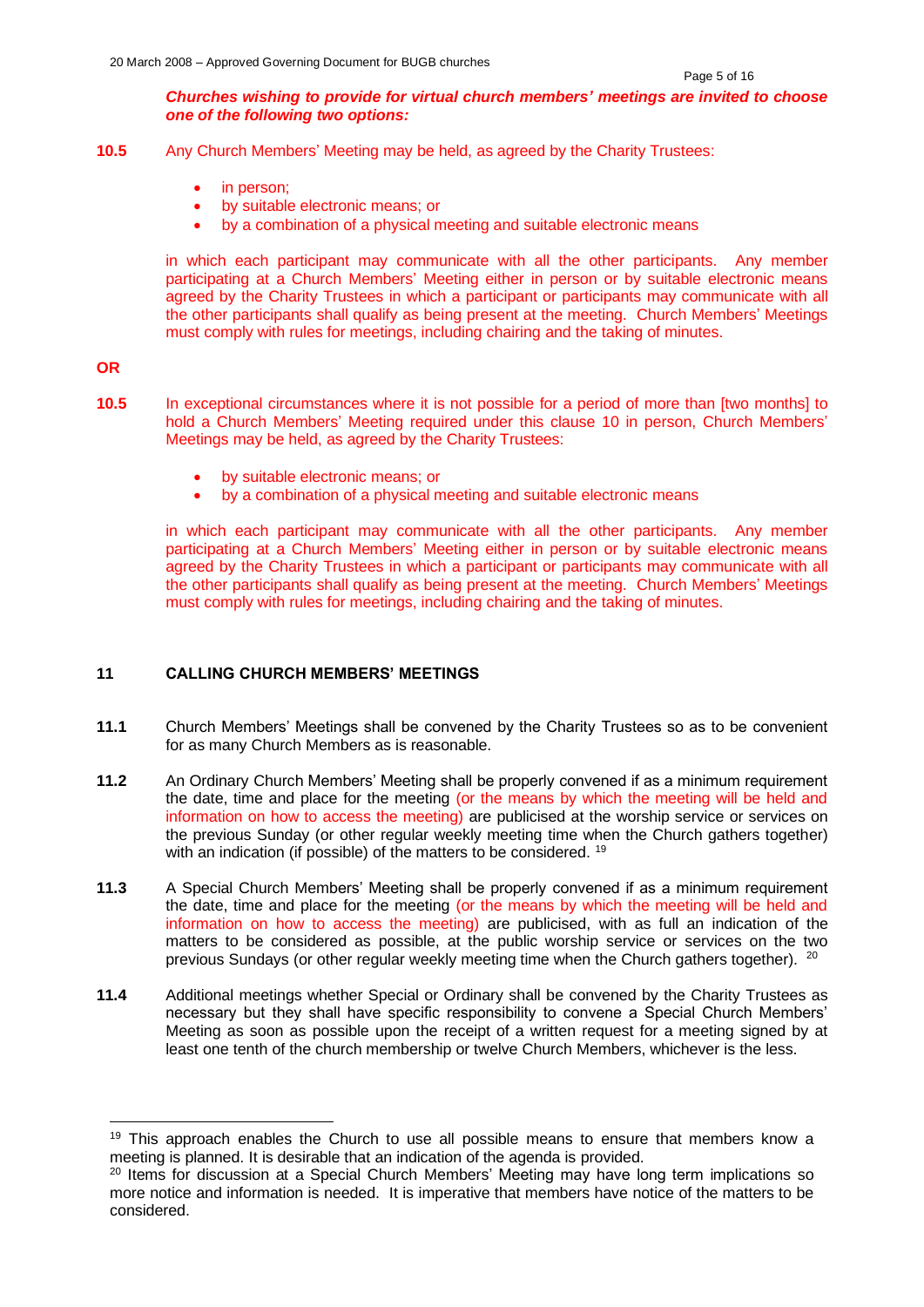#### *Churches are invited to choose one of the following two options:*

- **11.5** Apart from invited guests, only Members of the Church shall attend a Church Members' Meeting
- **OR**
- **11.5** Members, invited guests, and, if publicly invited, those who normally attend church events may attend a Church Members' Meeting but only Members may vote. <sup>21</sup>

#### **12 THE CONDUCT OF CHURCH MEMBERS' MEETINGS**

**12.1** Worship including prayer and the reading of Scripture shall be a key feature of the Church Members' Meeting. The discussion of any matters affecting the life and activities of the Church shall be set in this context with the intention that, so far as possible, practical issues are not perceived as being separate from the spiritual aspects of the Church.

#### *Churches are invited to select one of the following two options that relate to setting a quorum for Church Members' Meetings*

- **12.2** A quorum of (*proportion or percentage eg 15%, 25%, 50%*) of the total number of Church Members shall apply to Church Members' Meetings. <sup>22</sup>
- **OR**
- **12.2** A quorum of (number) members shall apply to Church Members' Meetings. <sup>23</sup>
- **12.3** The Church Members' Meeting shall appoint a person (who may or may not be a Minister of the church) to chair the Church Members' Meetings.
- **12.4** A resolution passed at either an Ordinary Church Members' Meeting or a Special Church Members' Meeting shall not be rescinded within one year, unless notice of the resolution for rescission is given at the Church Members' Meeting prior to that at which there is to be a vote on the resolution to rescind. <sup>24</sup>

# **13 VOTING**

- **13.1** Members shall, so far as possible, seek consensus on all matters considered at a Church Members' Meeting.
- **13.2** For matters requiring a decision a vote shall be taken and the outcome of the vote recorded as the resolution of the Members.
- **13.3** Each Member shall have one vote which they may use at the Church Members' Meeting after hearing about the issues and any comments or questions raised by other Members in advance of the vote.

### [*alternative / additional wording*

*and if there are Associate Members they may vote at the Church Members' Meeting as agreed by the Church Members' Meeting ] <sup>25</sup>*

<sup>&</sup>lt;sup>21</sup> A choice is offered because of a variety of practice but clarity about who may or may not attend and vote is essential. Associate members of closed membership churches may also vote if permitted in clause 7.2.

<sup>&</sup>lt;sup>22</sup> Churches wishing to set a quorum may wish to describe this as a proportion of the membership, but setting a quorum too high may make it difficult to convene meetings that are able to take decisions.

<sup>&</sup>lt;sup>23</sup> Churches could choose to set a minimum number of members, but care is needed. If the membership declines the number should be reviewed.

<sup>&</sup>lt;sup>24</sup> This avoids issues being re-examined repeatedly without allowing time for implementation of valid decisions and giving time for further thought and prayer*.*

 $25$  It must be clear whether Associate Members, (where a church has this category of membership) may vote. This is a matter for decision by the Church Members' Meeting, see clause 7.2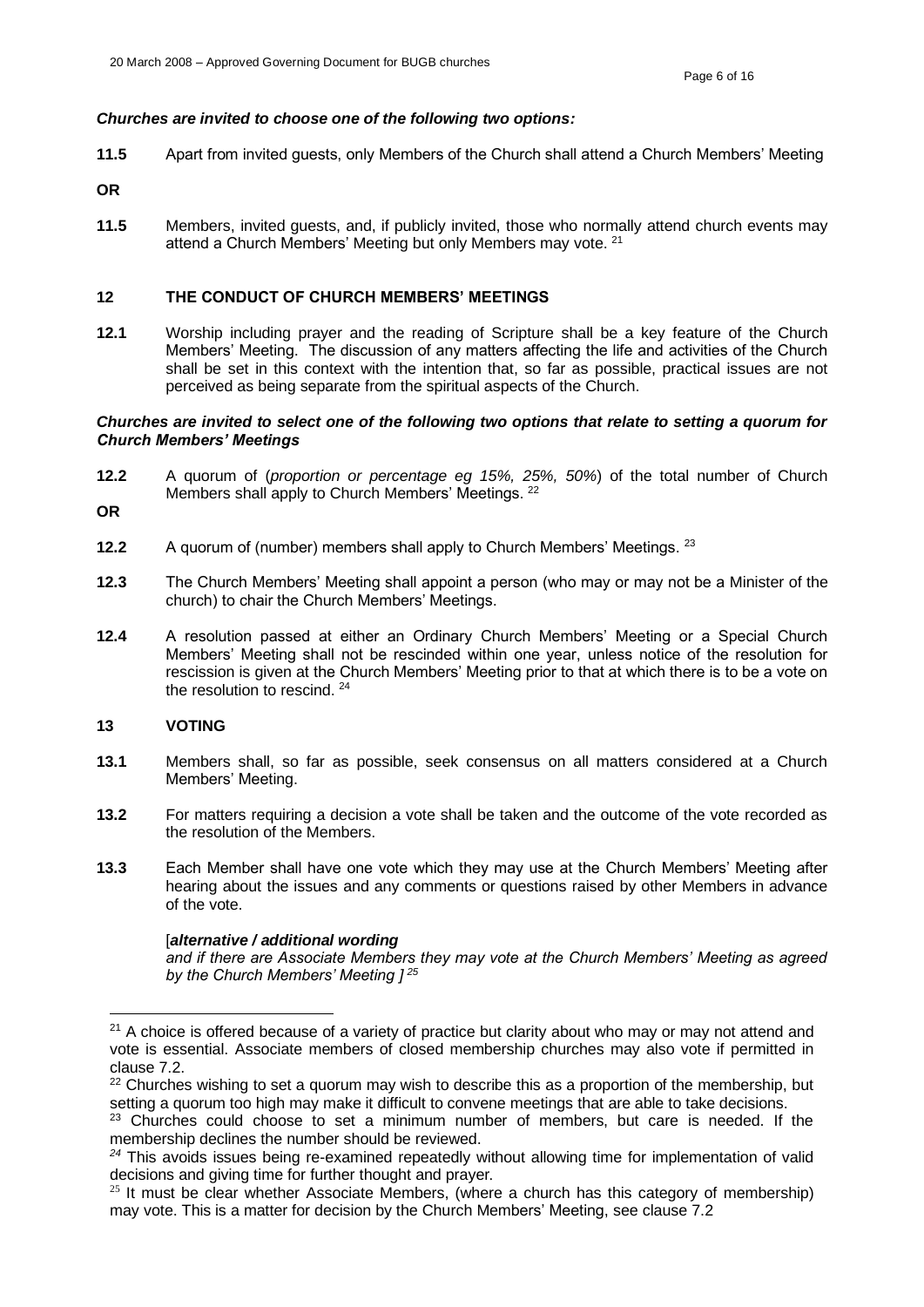## *Churches are invited to choose one of the following two options*

**13.4** No proxy votes shall be allowed and no postal votes shall be valid.

**OR**

- **13.4** No proxy votes shall be allowed and no postal votes shall be valid save that the Church Members' Meeting may authorise postal voting for the election of individuals to roles or responsibilities within the church (except for decisions relating to a Minister) where the names of those nominated are known in advance of the meeting. The process for collecting and counting postal votes shall be determined by the Church Members' Meeting.
- **13.5** If any matter requires a decision affecting or involving individuals and any embarrassment might arise by a public vote then a secret ballot shall be held if requested and agreed by the Church Members' Meeting.
- **13.6** If a secret ballot is to be held two persons will be appointed as scrutineers to the ballot to count the votes. The person chairing the Church Members' Meeting shall announce the outcome without necessarily revealing the numbers of votes. <sup>26</sup>
- **13.7**  Except for the Appointment of Charity Trustees referred to in clause 15.12 a resolution at an Ordinary Church Members' Meeting shall be carried if supported by a majority of the Members present, entitled to vote and voting. <sup>27</sup>
- **13.8** If there is an equality of votes on any matter at an Ordinary Church Members' Meeting the resolution will be considered rejected and the matter shall be referred back to the submitter for review and if appropriate resubmission to a subsequent meeting for consideration. <sup>28</sup>
- **13.9** A resolution at a Special Church Members' Meeting shall be carried if supported by at least two thirds of the Members present, entitled to vote and voting. <sup>29</sup>
- **13.10** The Church Members' Meeting or Charity Trustees may want a higher measure of support for a particular resolution but a higher proportion of votes for a resolution shall not override the arrangements in clauses 13.7 or 13.9 unless, before the vote is taken, the Church Members' Meeting passes a further or enabling resolution referring to that particular resolution and specifying the proportion of votes necessary to pass it. 30
- **13.11** Although Members of any age may attend and participate in a Church Members' Meeting the minimum age for voting will be determined by the Church Members' Meeting.

 $26$  An announcement of who has been elected need not include any indication of how close, or otherwise, the decision was.

 $27$ This wording means that an abstention is a decision not to vote, and therefore it is not counted as a vote against the proposal.

The alternative pattern of a resolution being carried by a decision of those members present and entitled to vote has not been offered. The Charity Commission has indicated that experience in case work and decisions taken in various court cases make the creation of this kind of arrangement unacceptable. Uncertainty would be created around the question of the significance and interpretation of an abstention.

<sup>&</sup>lt;sup>28</sup> If the use of a casting vote is critical a period of reflection is probably appropriate.

<sup>29</sup> See footnote 27.

 $30$  It may be appropriate to test the Members' support for very significant decisions by setting a higher tariff than for most Ordinary or Special Church Members' Meeting resolutions. It is important that the arrangements are clear and accepted by the Members before the vote is taken on the main proposal. For example, a decision to buy a new site may only be financially viable if there is wholehearted support from all the Members, so a vote of 85% in favour of the resolution may be sought.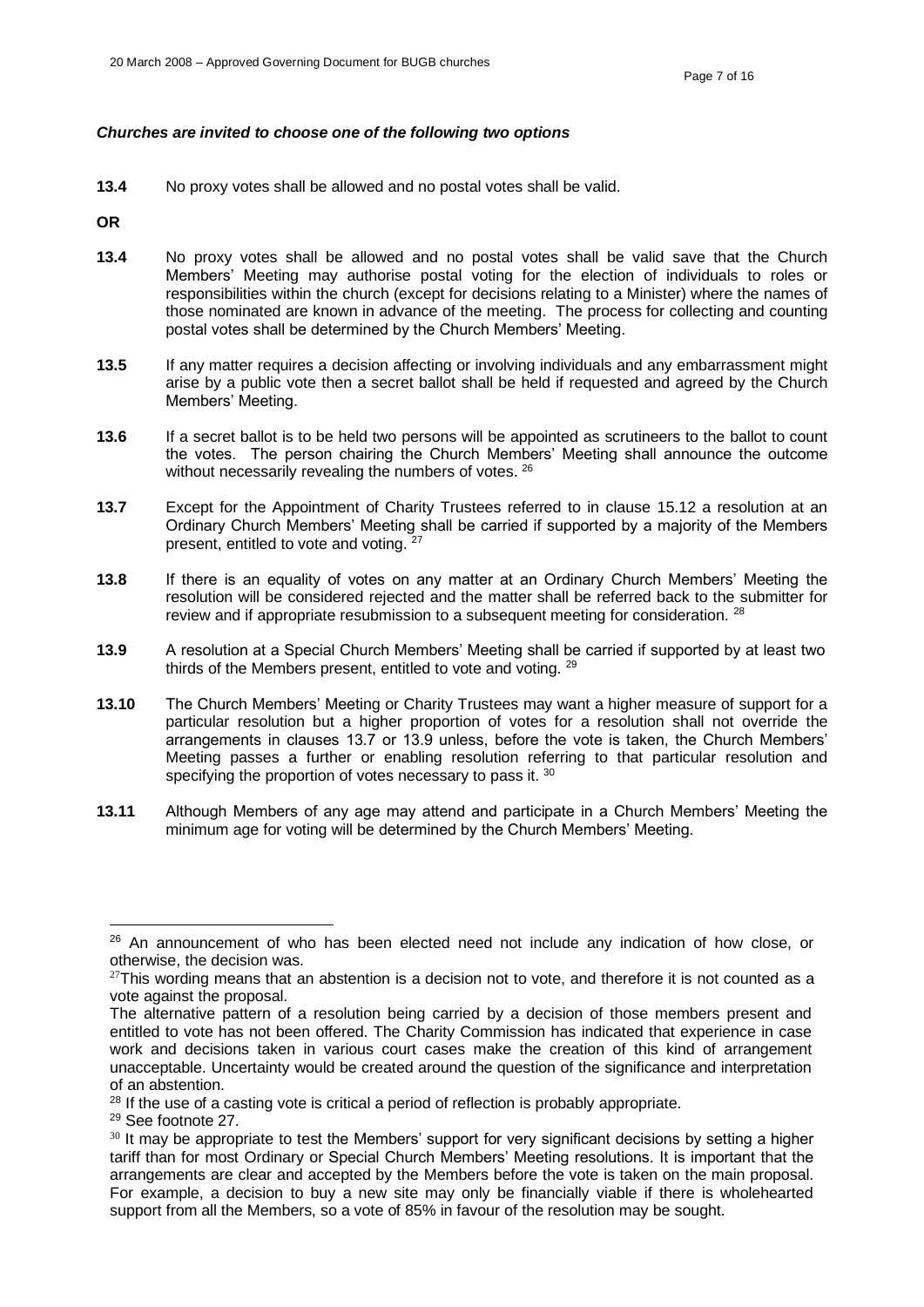**13.12** Voting at a Church Members' Meeting held by electronic means or by hybrid means shall be conducted in a way agreed by the Charity Trustees and communicated to the members with the notice of the meeting under clause 11.

# **14 MINUTES**

- **14.1** The business conducted at Church Members' Meetings and, in particular, any decisions of the Members shall be recorded in the Minutes for future reference.
- **14.2** The Minutes shall be written or printed and filed in a book or binder set aside for this purpose using materials of sufficient quality to ensure that they survive for many years and shall be kept in a safe place. <sup>31</sup>
- **14.3** Each set of Minutes shall be approved by the Church Members attending the next Church Members' Meeting. They shall have the opportunity to review the Minutes and to correct any errors of fact before a formal vote on the approval of the Minutes is taken. If the Minutes are approved the person chairing the Church Members' Meeting shall confirm the Members' acceptance of the Minutes by signing and dating them as a correct record of the preceding meeting.<sup>32</sup>
- **14.4** The signed Minutes shall be conclusive evidence of the decisions taken at the Church Members' Meeting to which they relate.

# **15 THE APPOINTMENT AND REMOVAL OF CHARITY TRUSTEES**

- **15.1** The statutory definition of Charity Trustees in Section 97(1) of the Charities Act 1993 is "persons having the general control and management of the administration of a charity." 33
- **15.2** The Church Members' Meeting shall appoint Charity Trustees to be responsible for the governance of the Church and where there is a Minister that person is a Charity Trustee because of their role and responsibilities. Subject to any specific or general directions of the Church Members' Meeting and the provisions of 9.2 the control management and administration of the Church shall be by the Charity Trustees, save that the Charity Trustees are not required to do anything that would cause them to be in breach of this Constitution or any trustee duty placed upon them as a result of this role. <sup>34</sup>
- **15.3** No person may serve as a Charity Trustee if they are disqualified. <sup>35</sup>
- **15.4** Charity Trustees shall with the possible exception of any newly appointed Minister be chosen from among the Church Members with the maximum number of Charity Trustees being agreed from time to time by the Church Members' Meeting. <sup>36</sup>

<sup>&</sup>lt;sup>31</sup> Old Minute books should be preserved for historic interest and lodged in a suitable archive.

<sup>&</sup>lt;sup>32</sup> It is good practice to make minutes available to members in advance of the meeting.

<sup>33</sup> The statutory definition is included because a variety of titles are used for church leaders. The term Managing Trustees or Charity Trustees has usually been used to distinguish the local role from the function of property or holding Trustee.

<sup>&</sup>lt;sup>34</sup> Baptist churches are characterised by non-hierarchical leadership arrangements. Governance of a local Baptist church is achieved through the Church Members meeting together to consider matters related to the life and work of the Church. Local Baptist Churches have nevertheless appointed individuals to responsibilities within the church so its mission can be advanced through the effective and deliberate sharing of tasks, within a framework of mutual accountability.

<sup>35</sup> Persons under the age of 18 years or otherwise unable to manage their own affairs, un-discharged bankrupts or persons who are insolvent, those with an unspent conviction for a serious offence involving dishonesty, those convicted of a serious offence involving children or those disqualified from appointment as a company director may not be appointed as a Charity Trustee, unless the Charity Commission has received a specific application and granted a waiver.

 $36$  In Baptist Churches the Church Members have gathered together regularly in a Church Members' Meeting to consider important matters of principle but day to day matters have usually been delegated to a group called a diaconate, made up of the deacons, minister (if any), and elders (if any), and the church secretary and treasurer. An individual local Church may use or continue to use these descriptions for their Charity Trustees, or choose alternative descriptions, provided that the identity of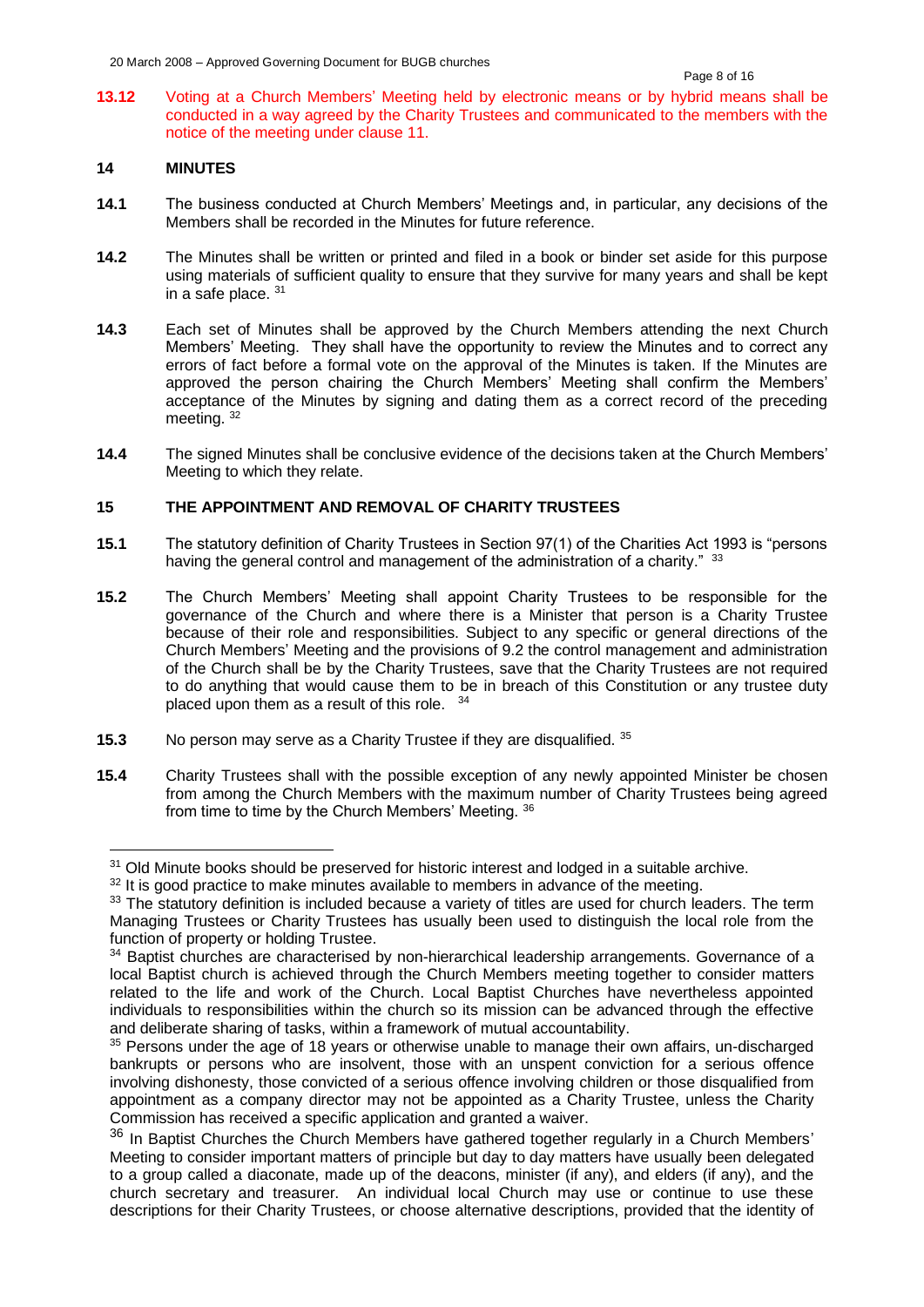**15.5** In this church it shall be the Minister(s) if any and :-

| Elders    |  |
|-----------|--|
| Treasurer |  |
|           |  |
|           |  |
|           |  |
|           |  |

who together are the Charity Trustees of the Church at the time of adoption of this constitution or the registration of the Charity with the Charity Commission. 37

**15.6** The Church Members' Meeting shall arrange for the appointment of a Church Secretary and Church Treasurer (or equivalents) who shall by the nature of their responsibilities be Charity Trustees.

### *Churches are invited to choose one of the following four options*

**15.7** Any person qualified to be a Member of the church shall be eligible for election as a Charity Trustee (unless disqualified by statute). 38

**OR** 

**15.7** A person (who is not disqualified by statute) may not be a Charity Trustee unless that person has been Baptised in the manner described in the Declaration of Principle referred to in clause 3. <sup>39</sup>

**OR**

**15.7** At all times a majority of the Charity Trustees shall be persons (who are not disqualified by statute) who have been baptised in the manner described in the Declaration of Principle in clause  $3.40$ 

Omitting to include a category in the list for your church does not automatically absolve individuals from responsibility if they are actively involved in the governance of the church. For example a person bearing the title 'Treasurer' and managing the church's finances would be a Charity Trustee even if that title and category had not been included.

<sup>38</sup> Choosing this option would open the opportunity to serve as a Charity Trustees to all members within either an open membership or a closed membership church. For churches that practice closed membership and maintain a list of Associate members, it is not envisaged that Associate Members would be eligible to serve as Charity Trustees.

<sup>39</sup> This would automatically apply to Charity Trustees appointed from among the membership of a closed membership church since they would already have met this requirement. It could be chosen by an open membership church that was content for persons who had not been baptised as defined in the Declaration of Principle to be welcomed as Members, but were not content that they should serve as Charity Trustees.

the Charity Trustees and the Church Members is clear. This clause is not intended to prevent the appointment of an existing Church Member as a Minister.

 $37$  Due to variations of practice Baptist churches are invited to identify those roles that also carry the responsibility of being a Charity Trustee. The Minister/s will always be a Charity Trustee. Each of these groups must be taken in their entirety. When a Church is registered with the Charity Commission and Charity Trustees change, the new names must be notified to the Charity Commission, but changes of title, eg Diaconate to Leadership Team do not need to be notified.

<sup>&</sup>lt;sup>40</sup> This clause might be chosen by an open membership Church that wanted to permit Members who had not been baptised as defined in the Declaration of Principle to serve as Charity Trustees, but subject to restrictions. There are potential difficulties with this choice. It can create something like a two tier membership with different privileges for different groups of members. It often makes the process of electing new Charity Trustees difficult, particularly if a nominated candidate is chosen but cannot accept appointment without breaching this rule. However, it is a provision that has often been included in the constitutions for Baptist churches as providing a safeguard of Baptist identity.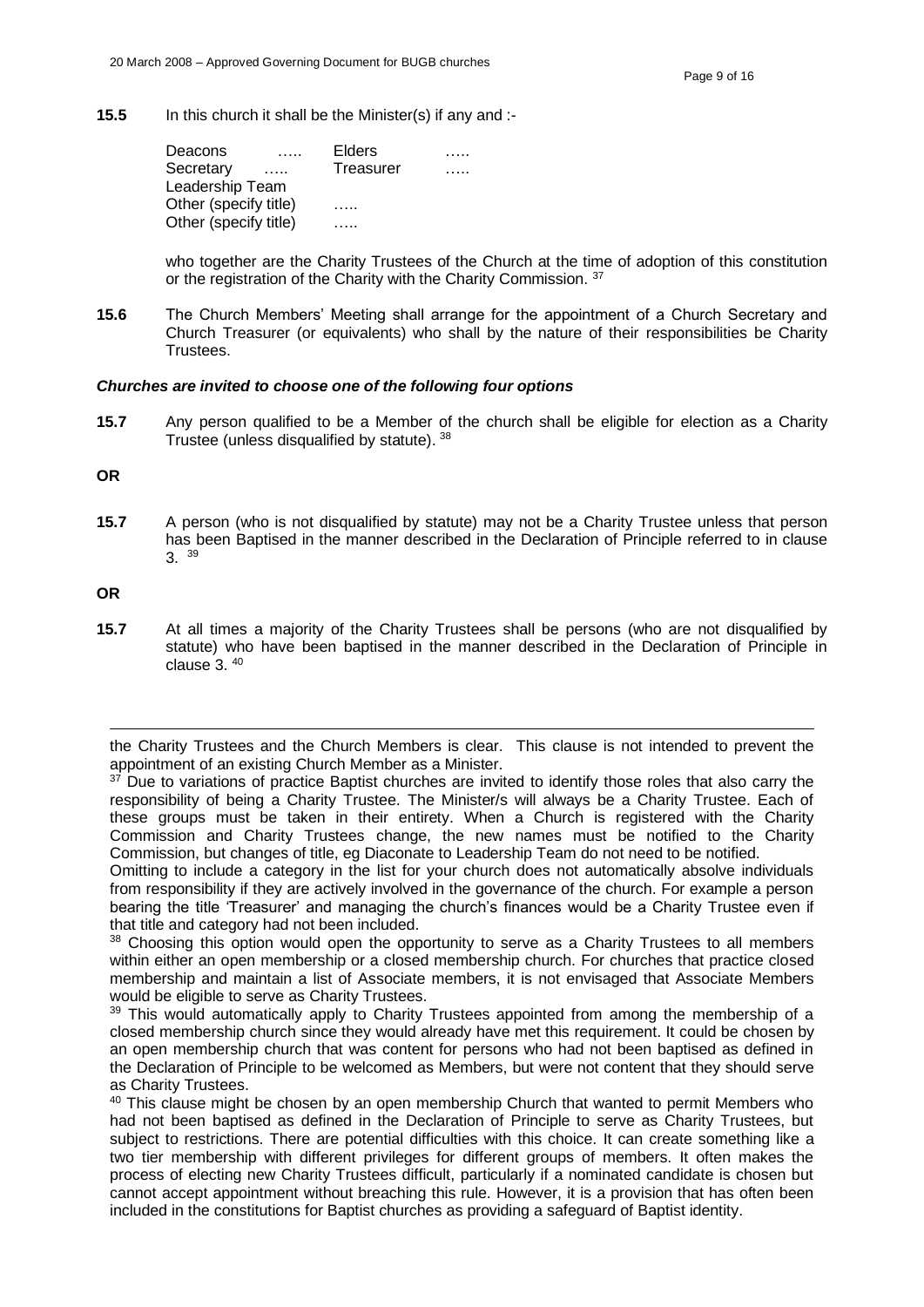# **OR**

**15.7** Any person qualified to be a full member (rather than an Associate member) of the church shall be eligible for election as a Charity Trustee (unless disqualified by statute). <sup>41</sup>

#### *Churches are invited to choose one of the following two options*

**15.8** A close family member (spouse, parent, child, sibling) of a serving Charity Trustee shall be eligible for appointment as a Charity Trustee. 42

#### **OR**

- **15.8** A close family member (spouse, parent, child, sibling) of a serving Charity Trustee shall not be eligible for appointment as a Charity Trustee.<sup>43</sup>
- **15.9** Charity Trustees shall serve so long as they have the support of the Church Members' Meeting and (except for those in ministerial office) shall be actively appointed and reappointed at least once every three years.

#### *Churches are invited to choose one of the following two options*

- **15.10** Charity Trustees (except for those in ministerial office) shall be appointed for one term of three years with the opportunity to be nominated for one further three year term only that must be followed by a vacant year when they shall not be eligible for reappointment.
- **OR**
- **15.10** Charity Trustees (except for those in ministerial office) shall be appointed for an initial three year term with the opportunity to be nominated for reappointment at the end of each three year term.
- **15.11** The appointment of Charity Trustees shall be undertaken by processes that are public, clear and open so that all Church Members are enabled to consider prayerfully who should be appointed as Charity Trustees. The process shall ensure that notice is given of any forthcoming election so that Church Members may freely nominate prospective Charity Trustees whose names shall be submitted (after they have indicated a willingness to be appointed) for decision to the Church Members with the intention of ensuring that those appointed have a sufficient level of support from them.
- **15.12** In this church:-
	- **15.12.1** Nominations for the role of Charity Trustee other than a Minister shall be made to the Church Secretary (or equivalent) not later than three Sundays (or other regular weekly meeting time when the Church gathers together) before the Ordinary Church Members' Meeting at which the election is to be held. Nominations must be submitted in writing with the supporting signature of two other Church Members and the consent of the candidate. No person may nominate more candidates than there are places vacant. Requests for nominations shall be made at all services on the two Sundays (or other regular weekly meeting time when the Church gathers together) immediately before that Sunday [ **alternative** or day ] when nominations must cease.

### **Please choose either option 1 or option 2. They describe two different voting methods.**

<sup>41</sup> Churches that practice closed membership with an Associate list would need to, or may wish to,

limit the opportunity to serve as Charity Trustees to those individuals who are full members.

 $42$  Some Baptist Churches find any kind of restriction to be a disadvantage because it restricts the participation of potentially gifted people.

 $43$  Some Baptist Churches include this restriction to ensure balance within the group of Charity Trustees.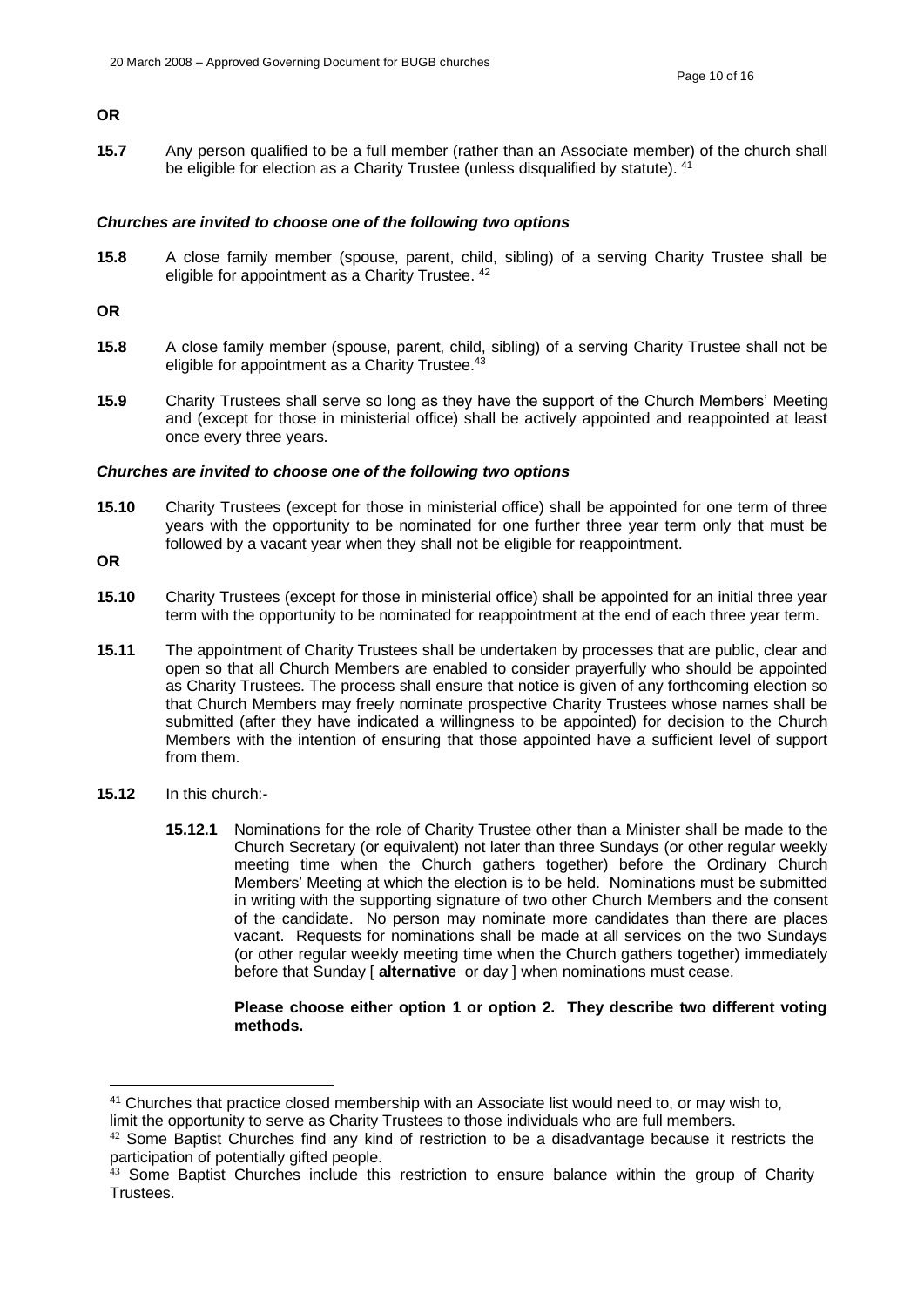### **Option 1 of 2**

**15.12.2** Voting shall be by secret ballot at an Ordinary Church Members' Meeting. Church Members shall be asked to vote for those nominated candidates who they believe would serve the church well as Charity Trustees. Each Member may vote for as many nominees as they believe meet this criteria. [The number of candidates, being not more than the number of vacancies, receiving the highest number of votes shall be elected provided each candidate shall have received votes from at least [**alternative permitted eg.** 60%, 66%] of those members voting.<sup>44</sup>

### **OR**

#### **Option 2 of 2**

**15.12.2** Voting shall be by secret ballot at an Ordinary Church Members' Meeting. Church Members shall be asked to vote for those candidates whom they believe could serve the church well as Charity Trustees. They shall vote for no more candidates than there are vacancies. The scrutineers shall report in writing and in confidence to the person chairing the Church Members' Meeting the number of votes cast for each candidate. The number of candidates, being not more than the number of vacancies, receiving the highest number of votes shall be declared to be elected provided that each candidate so declared shall have received votes from at least [**alternatives permitted eg.** 50%, 60% or 66%] of those members voting.

#### *This next clause 15.12.3 is optional within the framework of either of the two options at clause 15.12.2. It may be included if the church wishes to permit postal voting as its choice at 13.4*

**15.12.3** In cases of unavoidable absence Church Members may exercise a postal vote where this is permitted under clause 13.4 provided that votes are returned before the commencement of the Church Members' Meeting at which the election is to be held. <sup>45</sup>

#### *This next sub-clause 15.12.4 is optional within the framework of Option two of clause 15.12.*

**15.12.4** If there are more candidates than vacancies and if after the ballot, some vacancies remain unfilled because insufficient candidates have received votes from at least [**alternatives permitted** eg 50%, 60% or 66%] of those members voting then, if that Church Members' Meeting agrees, the person chairing the Church Members' Meeting shall delete from the names of those who have not been elected those with the lowest number of votes so as to leave as many names as there now are vacancies (he or she may use his or her casting vote where there is a tie). These names shall be submitted to that or another Church Members' Meeting for balloting on the remaining places. <sup>46</sup>

<sup>&</sup>lt;sup>44</sup> This voting system where members may vote for more nominees than there are vacancies enables the church to set a higher percentage support required for the election of a Charity Trustee without making this difficult to achieve when there are more nominations than vacancies. In this situation some churches have made provision for a second ballot paper if those with the higher number of votes have not achieved the required percentage support. In the second ballot it is assumed that some members will switch their vote to other candidates, believing that they are also suitable to serve as Charity Trustees. The method of voting represented here enables members to make that indication in the first instance.

<sup>45</sup> Clause 15.12.3 (within Option one) is offered as an option to churches who wish to allow for 'postal' votes in connection with the election of Charity Trustees.

<sup>&</sup>lt;sup>46</sup> Clause 15.12.4 (within Option one) is offered as an option for use where the Church wants to avoid vacancies that might arise because there are a large number of candidates. Alternatively the Church may decide to hold a fresh election at a subsequent Church Members' Meeting to deal with unfilled vacancies. A tie would be unusual. The chairperson may also decline to choose between the two candidates in these circumstances. It could be difficult for an individual to delete a name in these circumstances.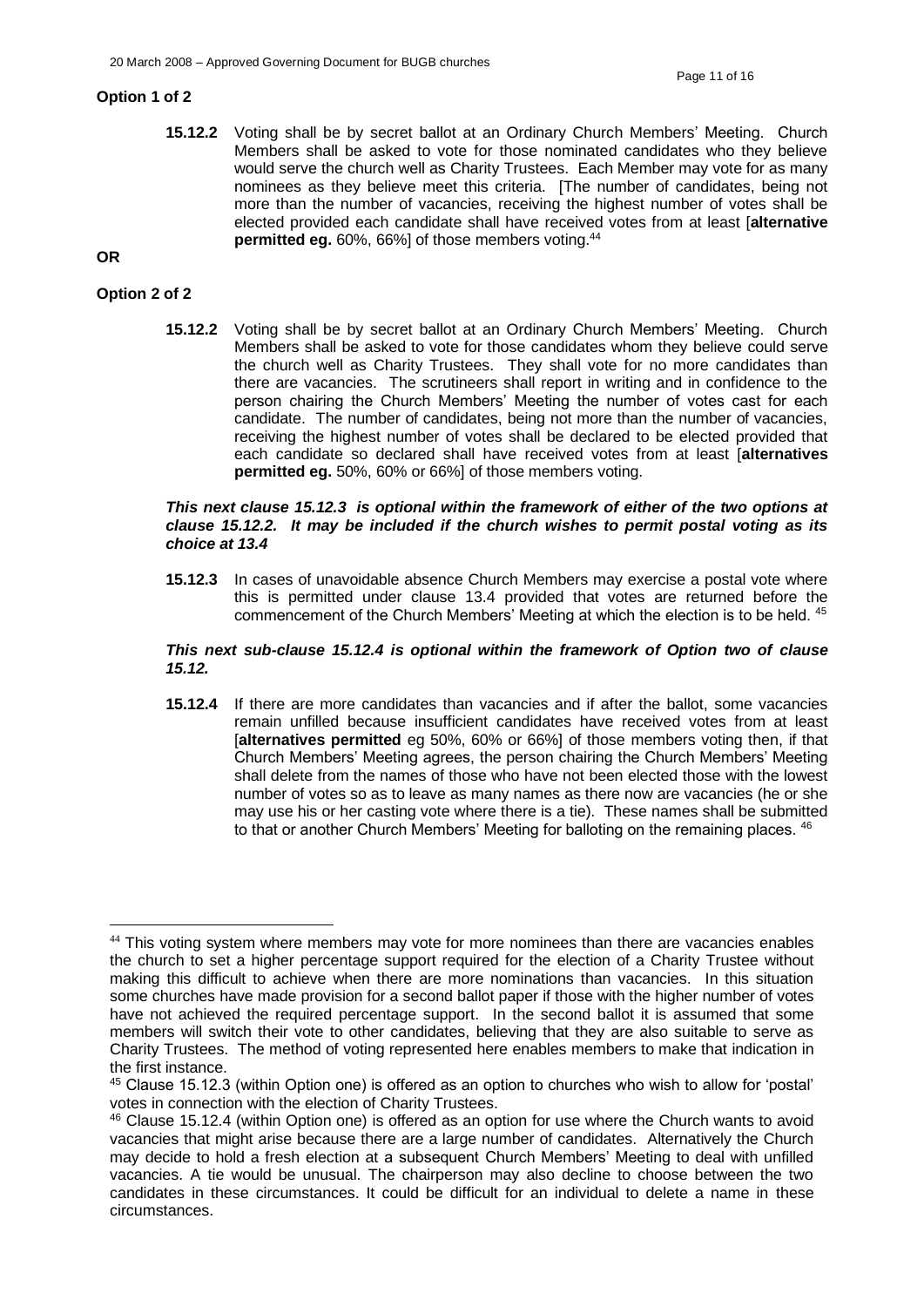- **15.12.5** If the Church Members' Meeting is to be held by electronic means or by hybrid means then scrutineers shall be appointed in advance of the meeting by the Charity Trustees and voting by secret ballot shall be conducted in a way agreed by the Charity Trustees and communicated to the members with the notice of the meeting under clause 11.
- **15.13** A technical defect in the appointment of a Charity Trustee of which the Charity Trustees were unaware at the time does not invalidate decisions taken by the Charity Trustees.
- **15.14** A Special Church Members' Meeting may rescind the appointment of any Charity Trustee (except for those in ministerial office) at any time.
- **15.15** Where a Special Church Members' Meeting is considering the dismissal of a Charity Trustee (except for those in ministerial office) the Charity Trustee shall be allowed to hear what is said to the Church Members' Meeting and to correct any errors of fact and offer any explanation of the circumstances or reasons for their actions before withdrawing so that the Church Members' Meeting may prayerfully and carefully consider whether the appointment should be terminated.

# **16 RESPONSIBILITIES OF CHARITY TRUSTEES**

- **16.1** The Charity Trustees shall be responsible for the governance of the Church and the fulfilment of the Purpose through its Activities acting according to the will of God as discerned by the Church Members' Meeting and subject to any specific or general directions of the Church Members' Meeting in relation to the matters set out in clause 9.2.
- **16.2** The Charity Trustees should keep in an appropriate state of repair and insure to their full value against fire and other usual risks all the buildings of the Charity (except those where the responsibility is of a third party where they shall use reasonable endeavours to ensure that the third party does so). They must ensure that suitable public liability and employer's liability insurance is in place.

# **17 PROCEEDINGS OF CHARITY TRUSTEES**

- **17.1** Worship including prayer and the reading of Scripture shall be key features of any meeting of the Charity Trustees whose leadership and administration of the church shall be characterised as much by mutual accountability, service, and pastoral care, as strategic thinking and effective management.
- **17.2** The Charity Trustees shall determine when and how frequently they shall meet provided that they shall convene meetings of the whole group not less than once every two months. A meeting may be held by suitable electronic means agreed by the Charity Trustees in which each participant may communicate with all the other participants. Any Charity Trustee participating at a meeting by suitable electronic means agreed by the Charity Trustees in which a participant or participants may communicate with all the other participants shall qualify as being present at the meeting. Meetings held by electronic means must comply with rules for meetings, including chairing and the taking of minutes.
- **17.3** The Charity Trustees shall determine a quorum for their full meetings that shall not be less than two persons or half of their number whichever is the greater number.
- **17.4** Notwithstanding the joint and several responsibilities of all the Charity Trustees and in addition to regular meetings of the whole group they may meet in such sub-groups as are necessary and convenient. Meetings of such sub-groups may be held by suitable electronic means agreed by the members of the sub-group in which each participant may communicate with all the other participants. Reports of such subgroup meetings must be made to the next full Charity Trustees Meeting.
- **17.5** For matters requiring a decision the Charity Trustees shall, so far as possible, seek consensus on all matters considered at their meetings but where this is not possible a vote shall be taken and the outcome recorded as the resolution of the Charity Trustees.
- **17.6** Each Charity Trustee shall have one vote to be exercised at the meeting*.*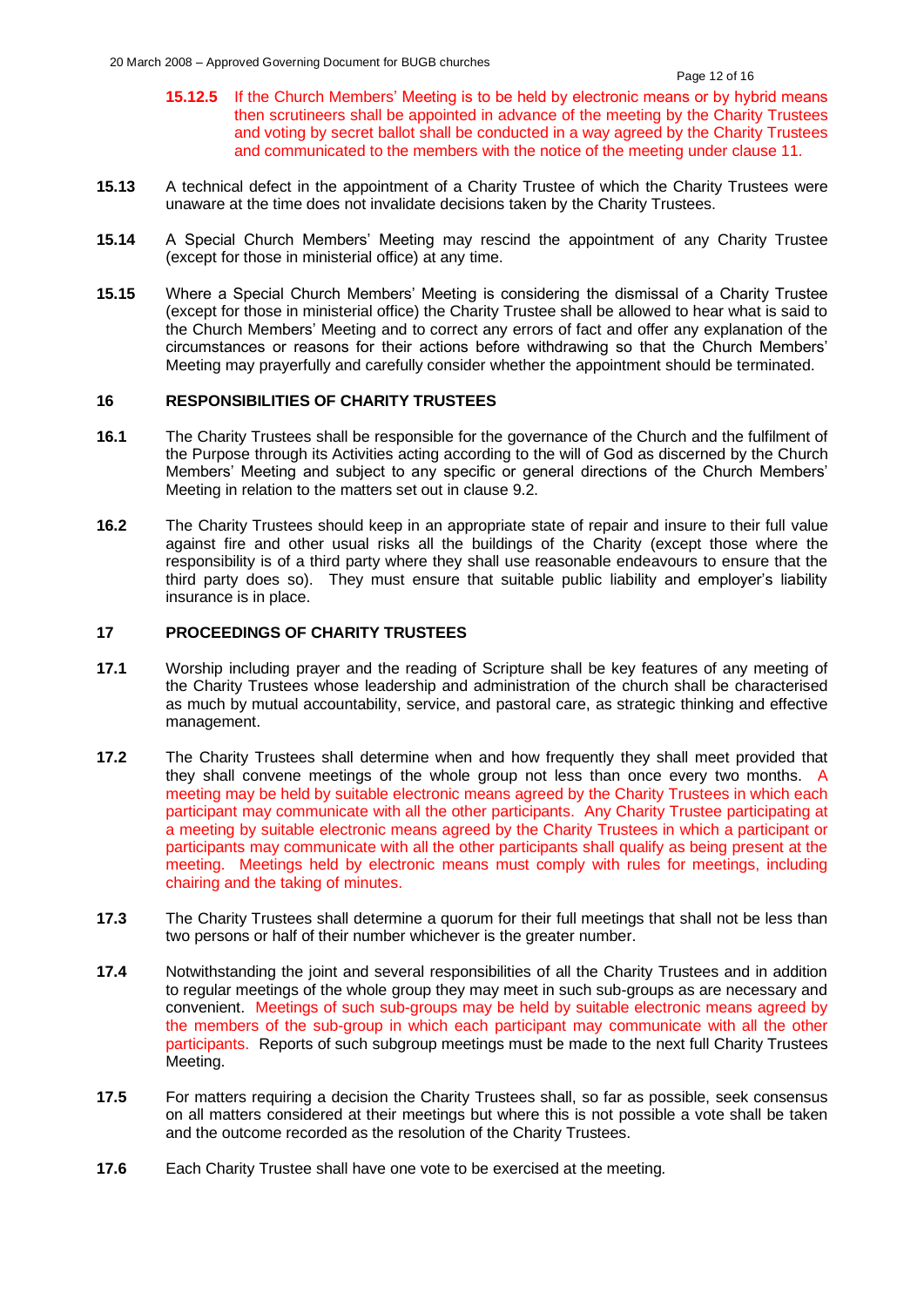- **17.7** Every issue may be determined by a simple majority of votes cast at a meeting of the Charity Trustees but if there is an equality of votes on any matter the resolution will be considered rejected and the matter shall be referred back to the submitter for review and if appropriate resubmission to a subsequent meeting for consideration.
- **17.8** The Charity Trustees shall always act in accordance with the provisions of this Constitution and the general law.
- **17.9** Subject to clause 9.3 the Charity Trustees shall act in accordance with the specific directions of the Church Members' Meeting in relation to matters relating to church property including any purchase, sale, lease, mortgage or redevelopment of church property.
- **17.10** Minutes shall be prepared of the proceedings at the meetings of the Charity Trustees including any appointments, the names of those present, the decisions taken, and where appropriate the reasons for the decisions and the Charity Trustees shall decide from time to time whether all or part of these minutes shall be treated as confidential.
- **17.11** Charity Trustees shall respect the confidentiality of their meeting.

## **18 POWERS OF CHARITY TRUSTEES**

- **18.1** The Charity Trustees shall have specific power subject to any general or specific directions of the Church Members' Meeting to apply for and accept grants and to provide security in respect of obligations under grant agreements.
- **18.2** For the avoidance of doubt the Charity Trustees shall have power to borrow money, receive grants, give guarantees and or security for loans, and to make grants or loans of money towards the advancement of the Purpose. In the event of a charge over land and/or buildings being required this must be consistent with provisions in the trusts for the land and with statute law.
- **18.3** For the avoidance of doubt the Charity Trustees shall have power to make grants to other charities working elsewhere in the United Kingdom and/or other parts of the world.

### **19 APPLICATION OF INCOME AND CAPITAL**

The Charity Trustees must use the income and may use the capital where trusts permit it to be spent to promote the Purpose provided that the Charity Trustees may apply an appropriate reserves policy in accordance with the general law.<sup>47</sup>

# **20 REMUNERATION OF CHARITY TRUSTEES**

- **20.1** With the exception only of a Minister or Ministers as authorised by clause 23, or a remuneration permitted under clause 20.2 no Charity Trustee (or any person, firm or company connected with the Charity Trustee) may be paid or receive any other direct or indirect benefit for being a Charity Trustee except the reimbursement of reasonable and proper expenses and other payments permitted by statute or specifically authorised by the Charity Commission.
- **20.2** Where it is proposed that a Charity Trustee (or person, firm or company, connected with the Charity Trustee) is to be employed or receive remuneration or sell goods or services or any interest in land to the Church and where this gains the approval of the Church Members' Meeting then this shall be permitted only if:

<sup>&</sup>lt;sup>47</sup> The assets and income must only be applied towards achieving the purpose. Sometimes charities benefit from separate capital funds that are subject to special restrictions or trusts. This needs to be checked carefully because using this capital may be subject to particular rules and limited to restricted uses.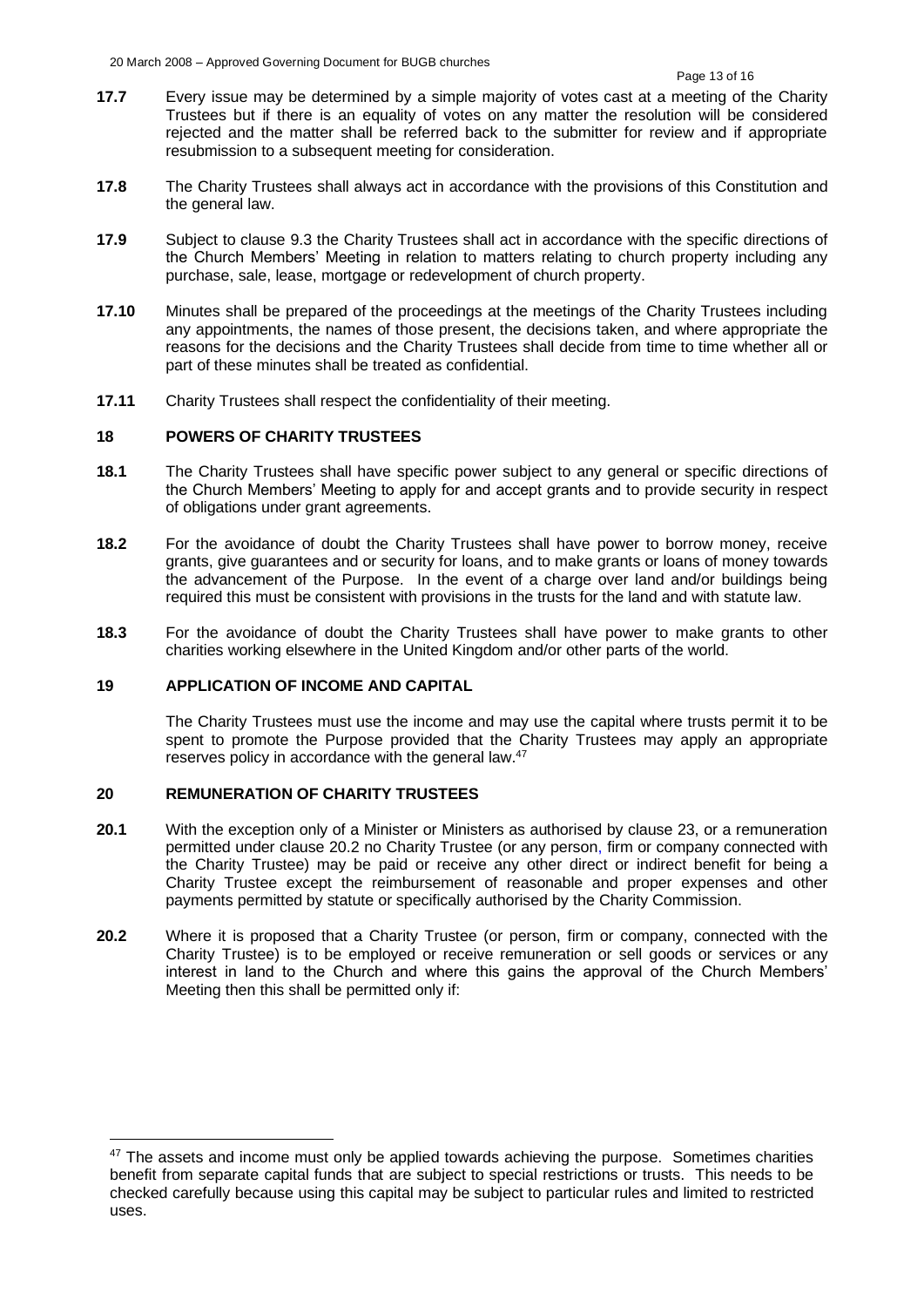- the Charity Trustee or any person connected with the trustee who may benefit directly or indirectly from the proposed remuneration declares an interest in the proposal before discussion on the matter begins:  $48$
- absents himself or herself (or in the case of any connected persons themselves) from any part of any meeting at which the proposal is discussed and takes no part in any discussion of it and is not counted in determining whether any such meeting is quorate;
- does not vote on the proposal;
- the remaining Charity Trustees who do not stand to receive the proposed benefit are satisfied that it is in the interests of the Church to contract with or employ that Charity Trustee (or connected person) rather than another independent person and must record the reason for their decision in the minutes;
- in reaching that decision the Charity Trustees must balance the advantage of contracting with or employing a Trustee against the disadvantage of doing so (especially the loss of the Trustee's services as a result of dealing with the Trustee's conflict of interest);
- The Charity Trustees authorising the proposed transaction comprise a majority of the Charity Trustees body and have not received any such benefit.

# **21 MINISTERS**

- **21.1** The Church may have a Minister or more than one Minister or no Minister. Where a Minister is appointed it is expected that they will become a Member of the Church.
- **21.2** A Minister of this Church shall accept the Beliefs being the Baptist Union's Declaration of Principle.
- **21.3** Where the Church has a Minister she or he shall be in relationship with the Baptist Union and the Association normally expressed by being on the Baptist Union's Register of Covenanted Persons Accredited for Ministry.
- **21.4** The Minister, whether or not they are on the Register of Persons Accredited for Ministry shall be supportive of the Church's relationships with other Baptist Churches, the Association and the Baptist Union.
- **21.5** The tasks fulfilled by Ministers will vary depending on individual ability and gifting but a Minister is normally expected to be involved in the Activities of the Church with an emphasis on the leading of worship and prayer, the teaching of the Christian faith and the pastoral care of individuals. The Minister shall work with the Church towards achieving its Purpose through its Activities. <sup>49</sup>
- **21.6** Notwithstanding any legal status afforded to a Minister by statute the Church recognises that the Minister and the Church are in a Covenant relationship based on Christian love and trust and mutual accountability. A Minister shall be in a relationship of mutual accountability with the other Charity Trustees and also with the Church Members.

### **22 THE APPOINTMENT AND REMOVAL OF MINISTERS**

**22.1** When the Church is seeking to appoint a Minister it will normally consult the appropriate staff within the Association before commencing any appointment process and follow, so far as practicable, the Baptist Union's procedures and recommended terms for the settlement of Ministers.

<sup>&</sup>lt;sup>48</sup> The statutory definition of a connected person can be found in the Charities Act 1993 Schedule 5.

<sup>&</sup>lt;sup>49</sup> Any Minister serving the Church will by the nature of their work be a Charity Trustee.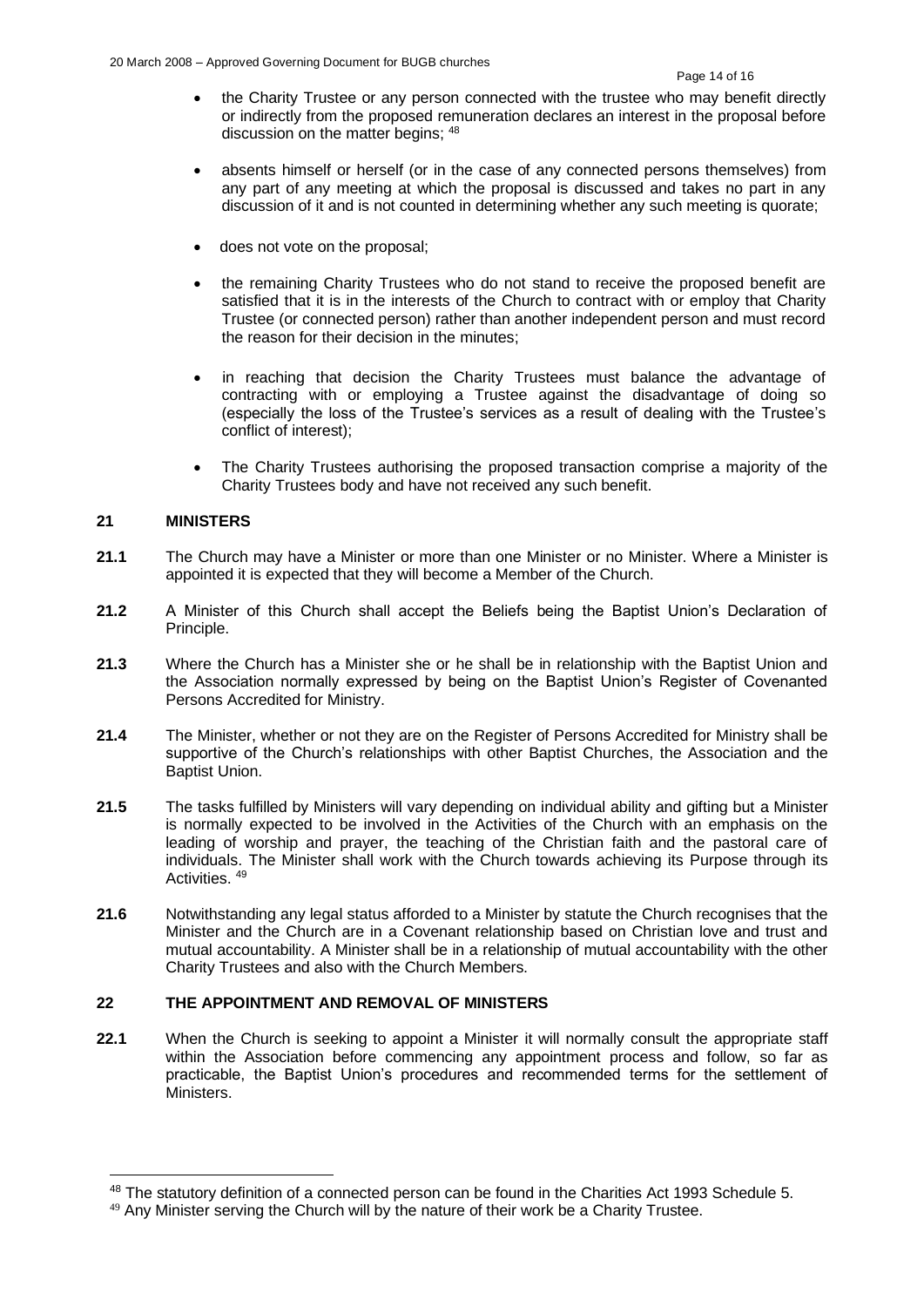- **22.2** A Minister will be appointed or removed by a resolution of the Church Members at a Special Church Members' Meeting at any time. <sup>50</sup>
- **22.3** Where a Special Church Members' Meeting is considering the dismissal of a Minister the Minister shall be allowed to hear what is said to the Church Members' Meeting and to correct any errors of fact and offer any explanation of the circumstances or reasons for their actions before withdrawing so that the Church Members' Meeting may prayerfully and carefully consider whether the appointment should be terminated.
- **22.4** The Church and the Minister shall normally agree 'terms and conditions of appointment' including termination procedures based on the standard terms of appointment published by the Baptist Union of Great Britain.

## **23 THE REMUNERATION OF MINISTERS**

Notwithstanding the fact that any Minister or Ministers appointed by the Church are Charity Trustees they will be entitled to be paid an agreed and reasonable remuneration or stipend out of the funds of the Church.

#### **24 PASTORAL VACANCIES AND THE APPOINTMENT OF A MODERATOR**

When there is no appointed Minister the Church Members' Meeting may appoint a person who is a Church Member or a member of another Baptist Church to be the Moderator (but if they do not do so then the Association may make an appointment of a suitable person) who will hold this office until a new Minister is appointed or until they resign or are released or dismissed by the Church Members' Meeting.<sup>51</sup>

### **25 FINANCE**

- **25.1** The Charity Trustees are jointly and severally responsible for the financial administration of the Church.
- **25.2** Once in each year the Charity Trustees shall present a budget of subsequent years' projected income and expenditure at a convenient Church Members' Meeting.

## **26 RECORD KEEPING AND ACCOUNTING**

- **26.1** The Church's annual financial year will run from (e.g. 1 January) to (e.g. 31 December).
- **26.2** Financial statements of all Church organisations that form part of the Activities shall be presented to the Charity Trustees and incorporated into the Church's financial statements.
- **26.3** A statement of the Church Accounts (audited or independently examined as required by law) shall be received by a Church Members' Meeting.
- **26.4** Financial Records, annual reports and statements of account relating to the Church for the previous six years must be available for inspection by any Charity Trustee.
- **26.5** The law requires Charity Trustees to make the annual report and accounts available to any person who requests these. The Charity Trustees may make a reasonable charge to cover the administration costs of meeting this request.

<sup>&</sup>lt;sup>50</sup> Many Baptist Churches would only call a Minister if the vote exceeded the two thirds required at a Special Church Members' Meeting, see clause 13.9 but also refer to clause 13.10. Churches contemplating the presentation of a resolution to remove a Minister should take appropriate legal advice and are advised to contact the Association.

<sup>&</sup>lt;sup>51</sup> A Moderator is a facilitator whilst there is a pastoral vacancy and will usually chair meetings of the Charity Trustees and Church Members' Meetings as determined locally according to need and circumstances. It is strongly recommended that the Moderator be appointed in consultation with the Association. They do not need to become a Member of this Church. The Moderator will not be a Charity Trustee unless they fulfill the responsibilities of a Charity Trustee.